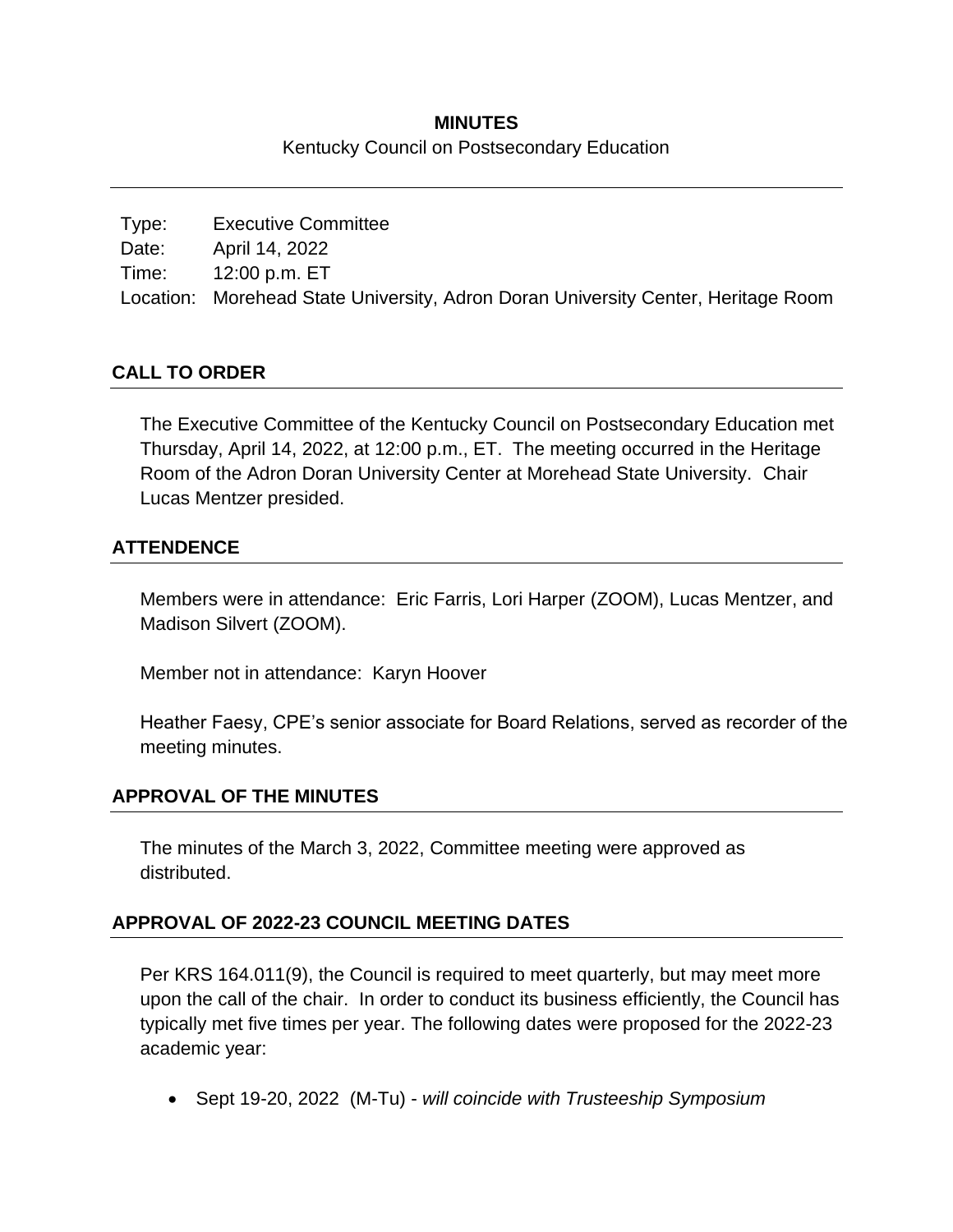- Nov 17-18, 2022 (Th-F)
- Jan 26-27, 2023 (Th-F)
- Mar 30-31, 2023 (Th-F)
- Jun 8-9, 2023 (Th-F)

Meeting dates of the standing committees will be finalized and approved at a later date.

MOTION: Mr. Silvert moved the Committee approve the 2022-23 Council meeting dates and recommend approval by the full Council at its April 15, 2022, meeting, pending the agenda item be updated to reflect the correct year on one of the dates. Ms. Harper seconded the motion.

VOTE: The motion passed.

### **REVIEW AND DISCUSSION – AGENCY ORGANIZATIONAL REVIEW**

Ms. Lee Nimocks, CPE's Vice President and Chief of Staff, presented a review of the agency's key accomplishments from January 2021 through March 2022. The written report was organized by each of the five priorities of the statewide strategic agenda with an additional section to capture achievements in agency operations. It focused on the actions taken and the measurable results.

### **ANNUAL EVALUATION OF THE CPE PRESIDENT**

Chair Mentzer invited the Committee members to provide comments on the agency review. All members commended President Thompson and his staff for their work and provided positive feedback.

MOTION: Mr. Silvert moved the Committee go into closed session per KRS 61.810(1)(f) to discuss individual personnel matters. Mr. Farris seconded the motion.

VOTE: The motion passed.

The Committee remained in Executive Session for five minutes.

MOTION: Mr. Farris moved the Committee go into open session. Ms. Harper seconded the motion.